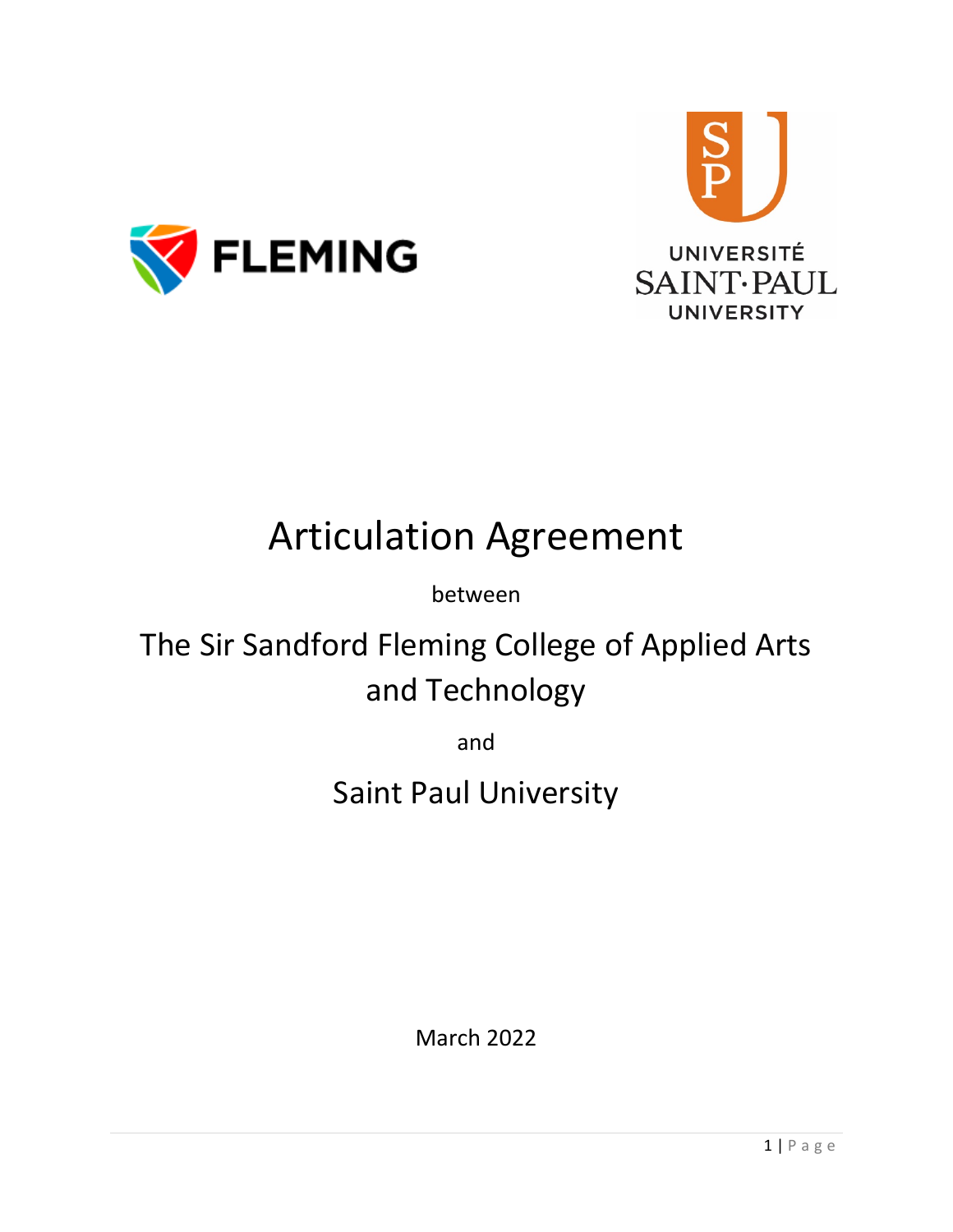This Agreement establishes the principles, guidelines, and procedures governing admission and assessment of selected qualified students to enter five of Saint Paul University's Honours Bachelor of Arts programs on an advanced standing basis, subsequent to the successful completion of Fleming College's Ontario College Certificate in General Arts and Science – University Transfer program.

#### Key Partners

- The Sir Sandford Fleming College of Applied Arts and Technology (Fleming College)
- Saint Paul University

#### Saint Paul University Programs

- Honours Bachelor of Arts in Conflict Studies
- Honours Bachelor of Arts in Human Relations and Spirituality
- Honours Bachelor of Arts in Ethics and Contemporary Social Issues
- Honours Bachelor of Arts in Social Communication
- Honours Bachelor of Arts in Social Innovation

#### Fleming College Program

• Ontario College Certificate in General Arts and Science – University Transfer (UT)

#### Pathway Coordinators

- David Baker, Business Intelligence Analyst Academic Division | Pathway Coordinator
- Anne Donovan, Manager, Academic Programs and Strategic Projects

#### **1) Purpose**

The purpose of this Agreement is to provide Fleming College's UT program graduates who are interested in pursuing a university degree with the opportunity to do so at Saint Paul University with advanced standing in five of its Honours Bachelor of Arts.

Saint Paul University will recognize the equivalent of 30 units, thus allowing graduates from Fleming College's UT program to complete an undergraduate degree in six semesters or three years of full-time studies. Students may choose to complete the program part-time over a longer period.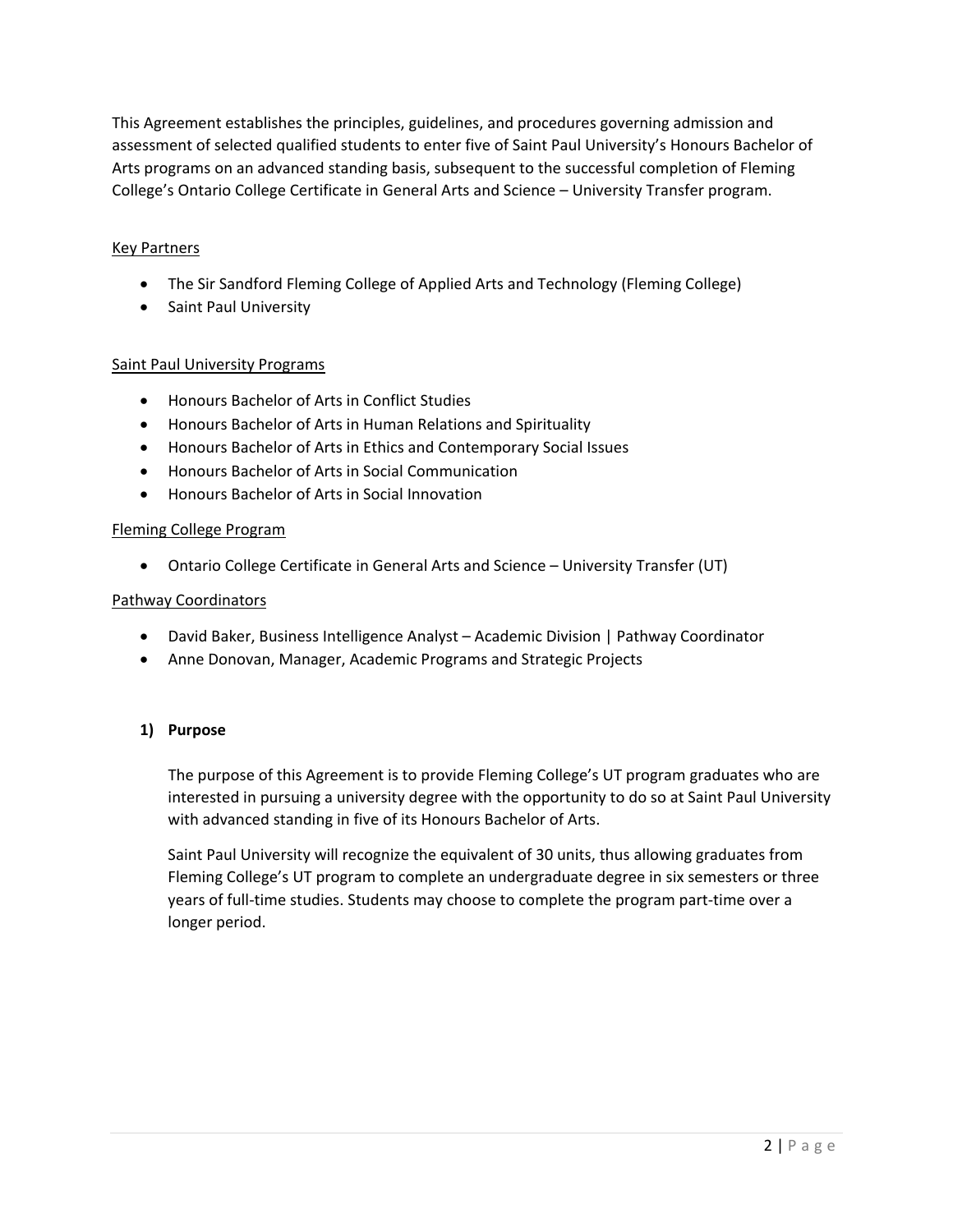#### **2) Roles and Responsibilities**

2.1 Admissions: The Admissions Office at Saint Paul University will be responsible for ensuring that eligible students be awarded equivalencies as stated in section 4 of this Agreement.

Note: Students are encouraged to use the admission application system on Saint Paul University's website.

- 2.2 Scholarship and Financial Aid: All students who enroll at Saint Paul University are to be considered for all existing financial awards and designations while they study at Saint Paul University.
- 2.3 Recruitment and Marketing: Recruitment and Marketing representatives at each institution will be responsible for promoting the articulation pathway and recruiting students.
- 2.4 Students: Through communication with program faculty and orientation sessions, students will be encouraged to consult academic advisors to ensure they are successfully completing all program and University degree requirements.

#### **3) Admission Requirements**

- 3.1 To qualify for this Agreement, an applicant must have:
	- Successfully completed Fleming College's UT program;
	- Obtained a minimum overall average of 70%;
	- Obtained no less than 65% in each of the required courses.
- 3.2 Applicants must meet all specific admission standards and requirements for the program and will be accepted subject to capacity, if applicable.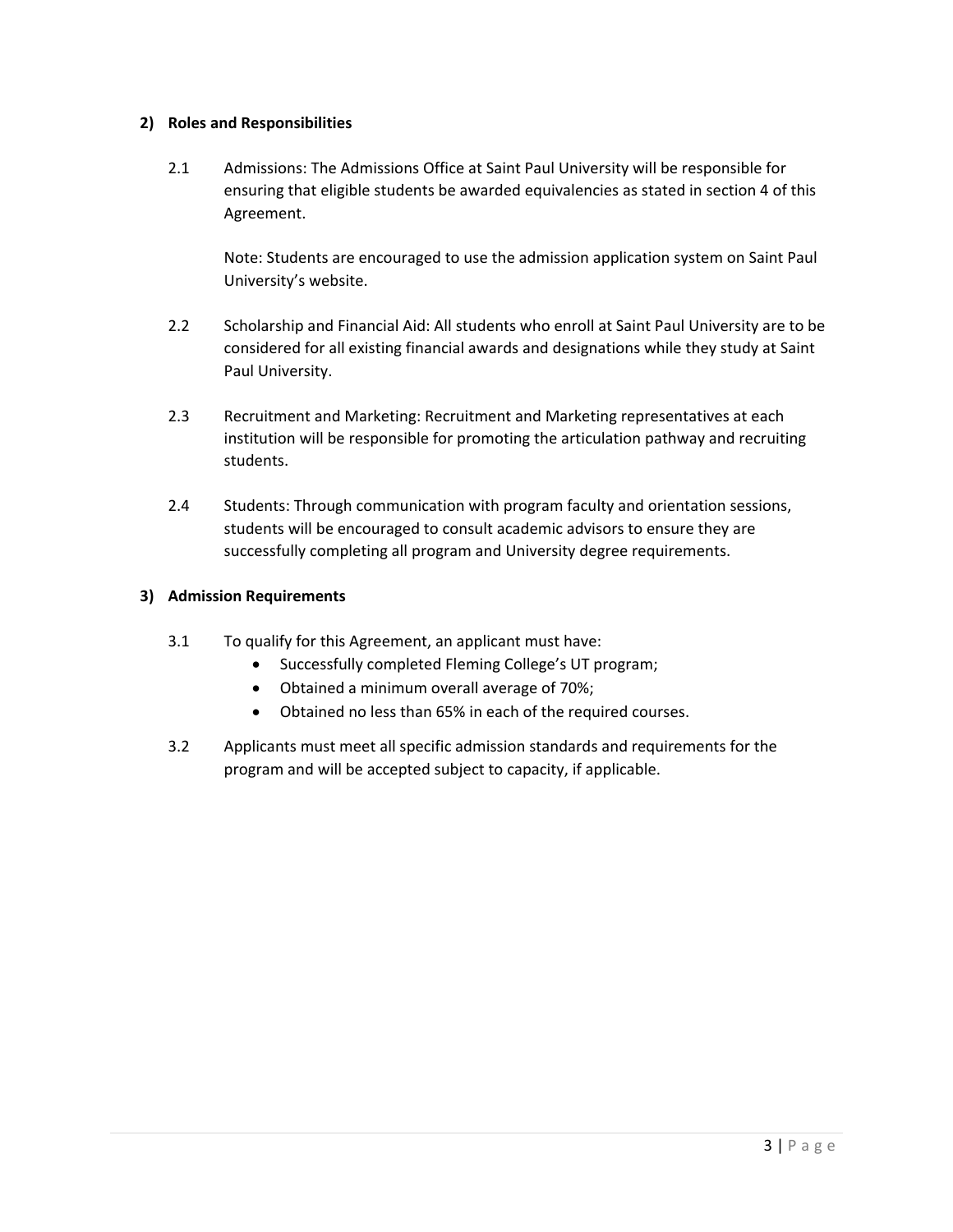#### **4) Transfer of units**

Eligible students who graduate from the UT program will be granted 30 units toward the successful completion of a 120 units Honours Bachelor of Arts in one of the five disciplines described above. Units will be transferred as follows:

| Course completed at                                    | Course equivalency at                  | Units    |
|--------------------------------------------------------|----------------------------------------|----------|
| <b>Fleming College</b>                                 | Saint Paul University                  | received |
|                                                        |                                        |          |
| HUMN 2: Philosophy I (45 hrs)                          | HTP 1102 Approaches in the             | 3        |
| HUMN 3: Modern Philosophy II (45 hrs)                  | humanities: Interpreting the           |          |
|                                                        | Human Experience                       |          |
| <b>HUMN 5: Critical Thinking Across Disciplines II</b> | HTP 1103 People, Social                | 3        |
| (30 hrs)                                               | <b>Justice and Ecology</b>             |          |
| COMM 64: Writing and Composition (45 hrs)              | HTP 1105 Critical Analysis,            | 3        |
| HUMN 4: Critical Thinking Across Disc. (45 hrs)        | Reading and Writing Academic           |          |
|                                                        | Works                                  |          |
| COMM 62: Intro to Literature (45 hrs)                  | OPT 1XXX Optional 1 <sup>st</sup> year | 12       |
| SOCI 152: Psychology I (45 hrs)                        | courses                                |          |
| SOCI 104: Sociology I (45 hrs)                         |                                        |          |
| COMM 63: Literature & Modern World (45 hrs)            |                                        |          |
| COMM 135: Writing and Comp. II (45 hrs)                | OPT 2XXX Optional 2 <sup>nd</sup> year | 9        |
| SOCI 105: Sociology II (45 hrs)                        | courses                                |          |
| SOCI 103 : Psychology II (45 hrs)                      |                                        |          |
| TOTAL                                                  |                                        | 30       |

The assigned units of equivalency recognize areas covered in Fleming College's UT program and numerical grades will not be recorded on the Saint Paul University transcript. These courses will appear as course units credited.

#### **5) Program and Graduation Requirements**

- 5.1 Upon admission to an Honours Bachelor of Arts program at Saint Paul University, students must satisfy all program requirements as outlined in each program's description available in the program section of the University website.
- 5.2 A total of 120 units and an overall minimum cumulative grade average of 5.0 (66%) is required to obtain an honours degree.